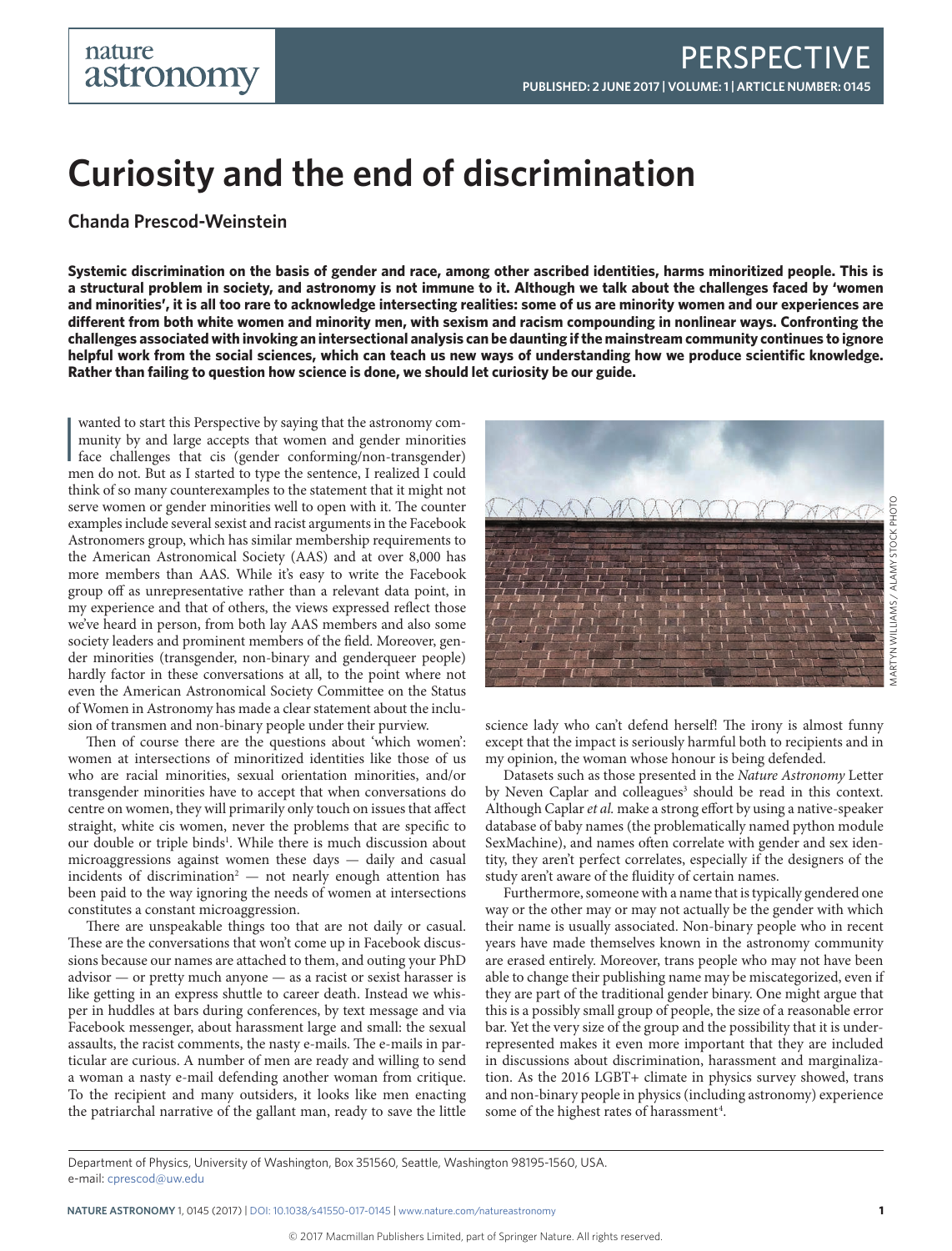## **PERSPECTIVE THE RESPECTIVE REPORT OF PERSPECTIVE**

But ultimately in a world where people who are professional data gatherers and interpreters seem to reject an overwhelming amount of evidence that women (and others) experience systemic and individualized gender discrimination<sup>1,5</sup>, there is a lot of value in a study that asks the simple question: how do the citation numbers of women-lead papers in astronomy compare with those of men-lead papers? The question is not insignificant, given the way that citation number is used in hiring. The next question is: does this represent a systemic bias against women? If the answer is yes, then it becomes clear that while the non-human objects that we study in astrophysics may be doing their operational calculations objectively, we scientists have some way to go before human structures do the same.

Indeed, Caplar *et al.* find that papers written by women receive about 10% fewer citations than comparable papers by men. The metaphorical playing field, as we call it in American English, is not level. Since citation numbers are used for hiring, fellowships and granting, this means that the average woman publishing in astronomy may be starting out with a 10% deficit compared to male applicants for the same programmes and jobs. This puts in stark relief the debates about affirmative action — or the rather loaded term positive discrimination as they call it in the UK — and whether women should be given extra consideration simply because of their gender. If white men start with a systemic 10% leg up, isn't it negative discrimination not to affirmatively promote people who are not white men?

Of course, for those of us who work in women's studies and the interdisciplinary field of science, technology, and society studies (STSS), the result is not surprising. Although one might hardly know it from the increasingly popular 'diversity and inclusion' discourse in physics and astronomy, STSS has produced intellectual work for decades that tackles the ways in which gender and sex hierarchies and discrimination are deeply embedded in the human production of scientific knowledge. In such works, it is standard to begin with an intersectional analysis<sup>6</sup>. As defined in Vivian May's excellent 2015 book, intersectionality "approaches lived identities as interlaced and systems of oppression as enmeshed and mutually reinforcing: one aspect of identity and/or form of inequality is not treated as separable or subordinate"7 . Intersectionality articulates a critical framework for data analysis: the way sexism and racism (among other forms of discrimination) can combine in the life of a woman of colour cannot be disaggregated separately into 'the sexist stuff' and 'the racist stuff', and the power associated with one's social positioning with respect to systemic discrimination matters.

This work compliments the fundamental view that science and society co-construct<sup>8,9</sup>, and not just in discussions of gender. This is, in academic parlance, a matter for 'Science Studies 101', but is absent in mainstream discussions by scientists about science and society<sup>10</sup>. In other words, it is no surprise to those of us in STSS that as we excavate data that reflects women's experiences in astronomy — and science in general — we are finding that scientific communities mirror the sexism and racism of the broader society in which they exist. Noting that astronomers like Cassini and Huygens played a role in deploying research programs that helped improve the efficiency of shipping enslaved Africans to the Caribbean and their low-cost work product to Europe, it is evident from this and many other examples that science can be a tool of the oppressor by aiding those who are engaging in oppressive practices such as slavery<sup>11</sup>. By the same token, the invention of pasteurization revolutionized public health and changed lives for the better. Science and society are processes working in tandem with each other, unified not (yet) by a grand unified theory of the Universe but rather by humans.

It's important to be clear that in my experience, women are sometimes just as surprised by this as men<sup>12</sup>. My first year as the lone Black student and one of the only women students in my PhD program, I had a memorable conversation with a brand new woman postdoc who felt that sexism was no longer really a problem in academia. She later had such devastating experiences with

gender-based discrimination that it ended her career in the field, a point that will forever be a sore spot with me.

That same year, 2006, I had an argument with social scientists who were working on a survey of women in astronomy. They did not intend to ask about race on their survey, and as an active member of the National Society of Black Physicists, I was aghast at this failure to use an intersectional analysis. Anyone who had ever bothered to look at the numbers available from the National Science Foundation and American Institute of Physics knew that African Americans of any gender were highly underrepresented in physics, even more so than white women. On a conference call about whether to include race as a question, a white woman asked microaggressively, "Well why does my race matter?"

Just over ten years later, in the era of a highly visible global Black Lives Matter movement and vocal discussion about discrimination against non-white immigrants, I hope such a question is evidently foolish, as much as the question of whether the Universe is static or expanding is to anyone with an astronomy degree. But I know after a decade of being enmeshed in conversations about discrimination in science that I hope in vain. For example, a cursory search for the words 'race' and 'racism' in the paper by Caplar *et al.* turns up nothing. It is hardly surprising that a study looking at names only through the lens of gender would yield little data about race or racism. But I would expect that a comprehensive discussion of what the study does and does not tell us would mention a phenomenon that is well-studied in the social sciences: discrimination against job applicants because of the racialization associated with their names<sup>13</sup>. Specifically, applications with names that sound more traditionally African American attached to them receive lower ratings and fewer call-backs than identical applications with names that American readers might guess were white people's, or 'raceless'. The curious normalization of 'white' as raceless is already a phenomenon worth discussing, and in the fields of Black studies and ethnic studies, it is being discussed very much<sup>14</sup>.

The running theme here is that work to investigate the experiences of women in astronomy and science in general is harmed by minimal engagement with work in other fields that could be informative. In the decade since I first became involved in what some might call diversity activism, my understanding of the goals and what is required has changed a lot. As a high-school student from a working class background, I was aware that being a Black woman meant I'd probably break a few barriers. A product of the 80s, my perspective on this was primarily shaped by a multicultural lens: barrier breaking was mostly a thing you did on paper, the days of people saying ugly things to Black people at school were over. I should have known better since, as early as age eight, I had dealt with memorable anti-Black racism in the classroom.

Yet I was completely unprepared for the multitude of ways barrier breaking is not fun: being the only Black student in the classroom, not being able to find a hair stylist who can give you a simple hair cut, having people mock you for being concerned about this, listening to men make breast jokes that make you uncomfortable, having male graduate students invite you to coffee for mentoring and then spending the entire time trying to convince you to have sex with them. Barrier breaking isn't fun; it's horrible, and it tarnishes the magic of physics<sup>15</sup>.

By the time I earned my master's degree, I was a sexual assault and domestic violence survivor. I never felt I could tell my degree advisor or any of the faculty in my program that I was recovering from an assault involving a member of our professional community. This meant no time off — I had to pass qualifying exams on the same schedule as everyone else. (I did.) Thus, when I arrived at Perimeter Institute for Theoretical Physics as a PhD student in 2006, I didn't need to see numbers to know that astronomy and physics had a profound problem with racial and gender discrimination. In the coming years as an out queer person, I would learn about the homophobia too.